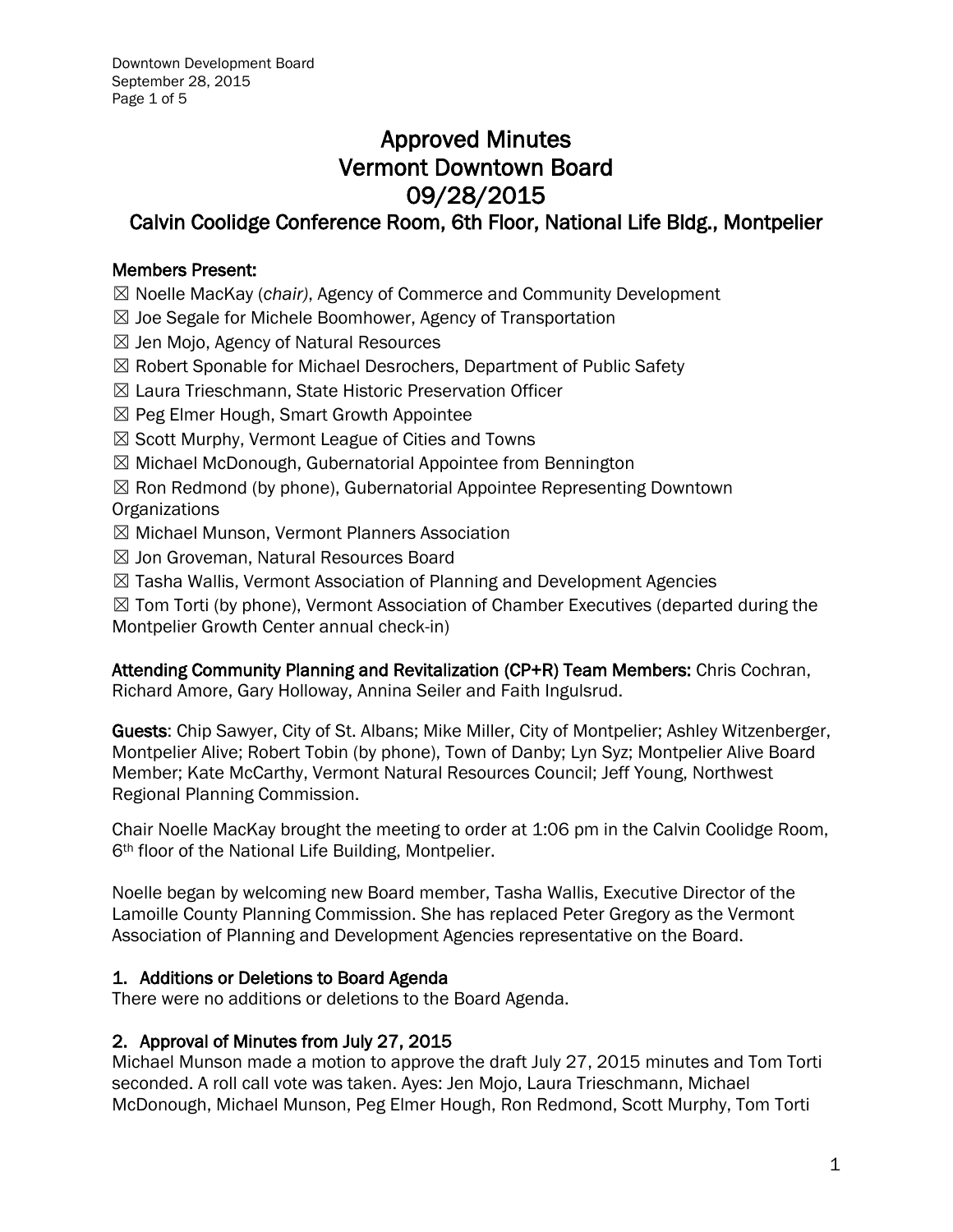Downtown Development Board September 28, 2015 Page 2 of 5

and Noelle MacKay. The motion carried. Joe Segale, Jon Groveman, Robert Sponable and Tasha Wallis abstained.

#### 3. Public Comment Period

Noelle MacKay opened the meeting to public comment: there were no comments.

#### 4. Village Center Designation Renewal – 5 – Richard Amore

#### Danby Village Center

Richard presented the complete application for renewal of Village Center designation for Danby Village Center. The municipality is requesting an amendment to the designated boundary to include the town office and garage, post office, and school. Staff recommends proceeding with approval of the application for renewal of the Village Center to include the requested boundary amendment. Bob Tobin, of the Danby Planning Commission responded to Board questions about the proposed amendment. Following Board discussion, a recommendation was made to accept the proposed amendment, excluding the residential parcel across the street from the school.

Peg Elmer Hough made a motion to approve renewal of Village Center designation for Danby Village Center and to extend the designation boundary as proposed with the exclusion of the residential parcel across the street from the school. Scott Murphy seconded. A roll call vote was taken. Ayes: Joe Segale, Jen Mojo, Jon Groveman, Laura Trieschmann, Robert Sponable, Michael McDonough, Michael Munson, Peg Elmer Hough, Tasha Wallis, Ron Redmond, Scott Murphy, Tom Torti and Noelle MacKay. The motion carried.

#### Essex Junction Village Center

Richard presented the complete application for renewal of Village Center designation for Essex Junction Village Center. The designated boundary was not altered and the map was updated to meet program standards. Staff recommends proceeding with approval of the application for renewal of the Village Center designation for Essex Junction Village Center.

Tom Torti made a motion to approve renewal of Village Center designation for Essex Junction Village Center and Michael McDonough seconded. A roll call vote was taken. Ayes: Joe Segale, Jen Mojo, Jon Groveman, Laura Trieschmann, Robert Sponable, Michael McDonough, Michael Munson, Peg Elmer Hough, Tasha Wallis, Ron Redmond, Scott Murphy, Tom Torti and Noelle MacKay. The motion carried.

#### Richford Village Center

Richard presented the complete application for renewal of Village Center designation for Richford Village Center. The designated boundary was not altered and the map was updated to meet program standards. Staff recommends proceeding with approval of the application for renewal of the Village Center designation for Richford Village Center.

Peg Elmer Hough made a motion to approve renewal of Village Center designation for Richford Village Center and Robert Sponable seconded. A roll call vote was taken. Ayes: Joe Segale, Jen Mojo, Jon Groveman, Laura Trieschmann, Robert Sponable, Michael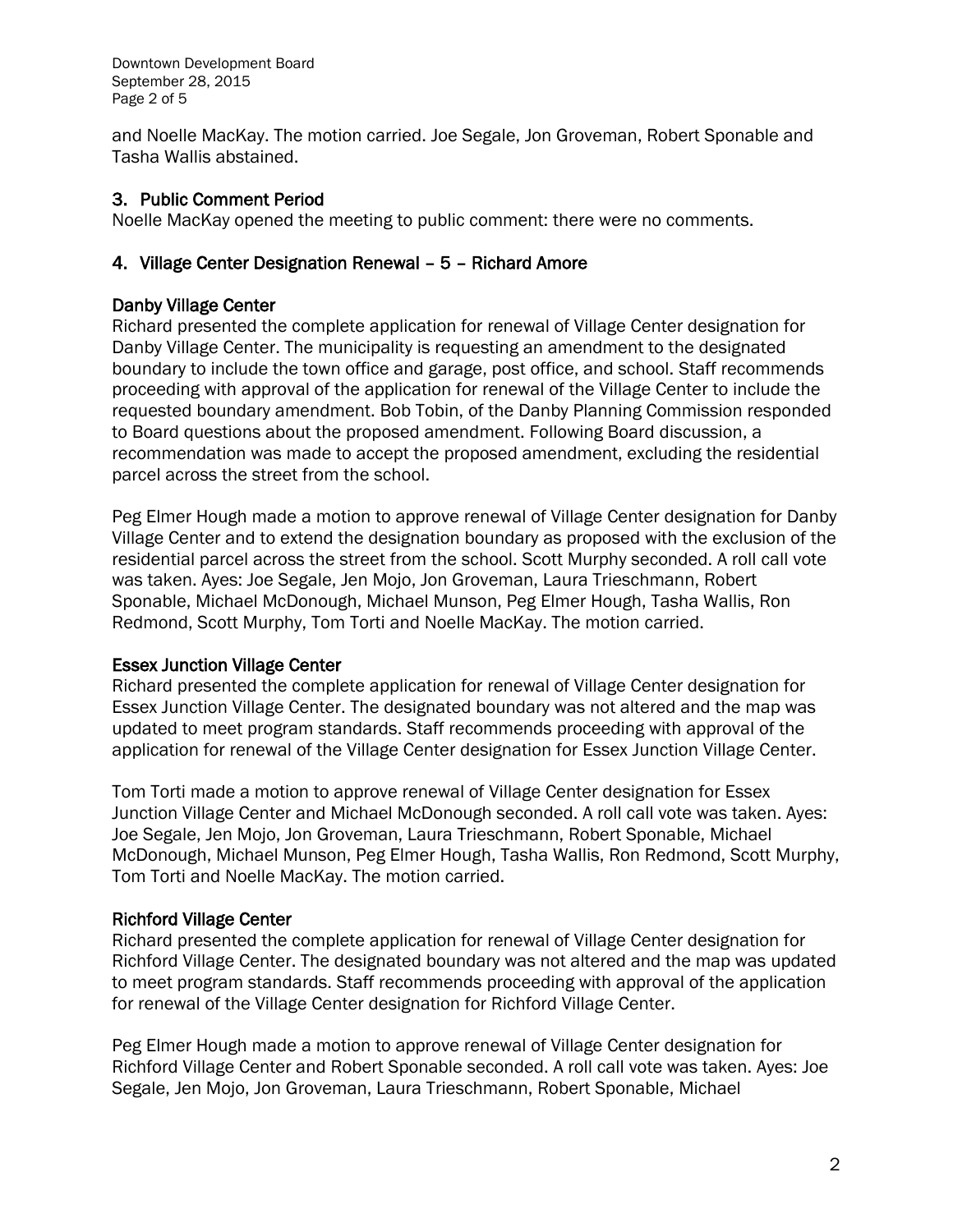Downtown Development Board September 28, 2015 Page 3 of 5

McDonough, Michael Munson, Peg Elmer Hough, Tasha Wallis, Ron Redmond, Scott Murphy, Tom Torti and Noelle MacKay. The motion carried.

#### Riverside/Underhill Flats Village Center

Richard presented the complete application for renewal of Village Center designation for Riverside/Underhill Village Center. The application was submitted jointly by the municipalities of Jericho and Underhill. The designated boundary was not altered and the map was updated to meet program standards. Staff recommends proceeding with approval of the application for renewal of the Village Center designation for Riverside/Underhill Flats Village Center.

Michael McDonough made a motion to approve renewal of Village Center designation for Riverside/Underhill Flats Village Center and Tom Torti seconded. A roll call vote was taken Ayes: Joe Segale, Jen Mojo, Jon Groveman, Laura Trieschmann, Robert Sponable, Michael McDonough, Michael Munson, Peg Elmer Hough, Tasha Wallis, Ron Redmond, Scott Murphy, Tom Torti and Noelle MacKay. The motion carried.

#### Westford Village Center

Richard presented the complete application for renewal of Village Center designation for Westford Village Center. The designated boundary was not altered and the map was updated to meet program standards. Staff recommends proceeding with approval of the application for renewal of the Village Center designation for Westford Village Center. Joe Segale noted that towns like Westford might consider assuming local control of state roads within their centers to allow them greater flexibility in their planning and design.

Michael Munson made a motion to approve the renewal of Village Center designation for Westford Village Center and Michael McDonough seconded. A roll call vote was taken. Ayes: Joe Segale, Jen Mojo, Jon Groveman, Laura Trieschmann, Robert Sponable, Michael McDonough, Michael Munson, Peg Elmer Hough, Tasha Wallis, Ron Redmond, Scott Murphy, Tom Torti and Noelle MacKay. The motion carried.

#### 5. Downtown Designation Renewal Application – 1 – Gary Holloway

#### City of Montpelier

Gary Holloway introduced Ashley Witzenberger from the Downtown Organization, Montpelier Alive; Mike Miller, the Director of Planning for the City of Montpelier; and Lyn Syz, Montpelier Alive Board member. Gary presented the staff review for the renewal of Downtown Designation. The application is complete and all requirements are met. Staff recommends proceeding with approval of the application for renewal of Downtown designation for the City of Montpelier. Ashley provided the Board with a presentation on community successes, challenges, and future plans. The Board discussed various revitalization and marketing efforts that the City has undertaken, a façade improvement grant program, and the creation of a Downtown Improvement District.

Michael McDonough made a motion to approve renewal of Downtown designation for the City of Montpelier and Peg Elmer Hough seconded. A roll call vote was taken. Ayes: Joe Segale, Jen Mojo, Jon Groveman, Laura Trieschmann, Robert Sponable, Michael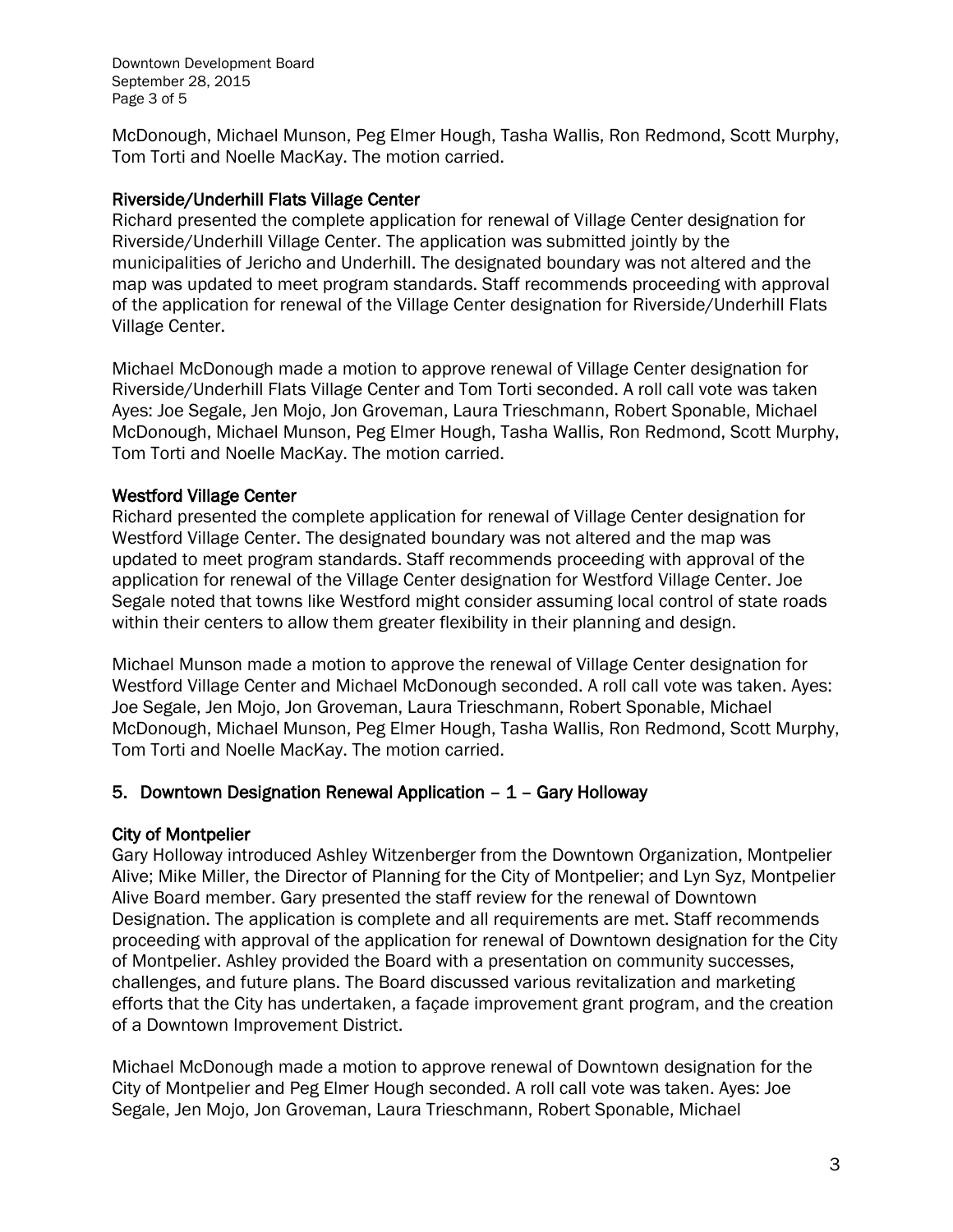Downtown Development Board September 28, 2015 Page 4 of 5

McDonough, Michael Munson, Peg Elmer Hough, Tasha Wallis, Ron Redmond, Scott Murphy, Tom Torti and Noelle MacKay. The motion carried.

### 6. Growth Center Annual Check-in – 1 – Faith Ingulsrud

#### City of Montpelier

Faith Ingulsrud noted that the Board accepted the five year review of Montpelier's Growth Center designation at the September 22, 2014 meeting. However, the acceptance was conditioned on the submission of a one year progress report to include a summary of all zoning revisions and comprehensive plan updates and an implementation timeline. The annual check in was required to address Board concerns regarding the large area of land designated, the inclusion of areas of low density development as well as areas zoned for auto-dependent uses. Mike Miller, the Planning Director for the City of Montpelier presented the Board with a summary of the zoning and municipal plan updates to date. A lengthy Board discussion ensued and members continued to express concern regarding the size of the designated area and the existing zoning that was not consistent with the statute and the goals of the program.

Tasha Wallis made a motion requiring the City of Montpelier to provide, within nine months, a revised boundary to address areas of ongoing concern. Jon Groveman seconded and a roll call vote was taken. Ayes: Joe Segale, Jen Mojo, Jon Groveman, Laura Trieschmann, Robert Sponable, Michael McDonough, Michael Munson, Peg Elmer Hough, Tasha Wallis, Ron Redmond, Scott Murphy and Noelle MacKay. The motion carried.

#### 7. Growth Center Designation Review – 1 – Faith Ingulsrud

#### City of St. Albans

Faith reminded Board members that the Growth Center designation remains in effect for 20 years after growth center approval and the Vermont Downtown Board reviews the designation every five years. Staff noted that the submission materials are complete and the City continues to invest in policies and projects that support compact development in the Growth Center. Chip Sawyer, Director of Planning and Development for the City of St. Albans, presented a review of St. Albans' progress and achievements within the Growth Center. He noted the benefits of the state designation, including the TIF district and priority consideration for state grant programs, were essential to the ongoing revitalization of St. Albans.

Robert Sponable made a motion that the Board determines that the Growth Center continues to meet the standards for designation in effect at the time the Growth Center was initially designated. Michael Munson seconded and a roll call vote was taken. Ayes: Joe Segale, Jen Mojo, Jon Groveman, Laura Trieschmann, Robert Sponable, Michael McDonough, Michael Munson, Peg Elmer Hough, Tasha Wallis, Ron Redmond, Scott Murphy and Noelle MacKay. The motion carried.